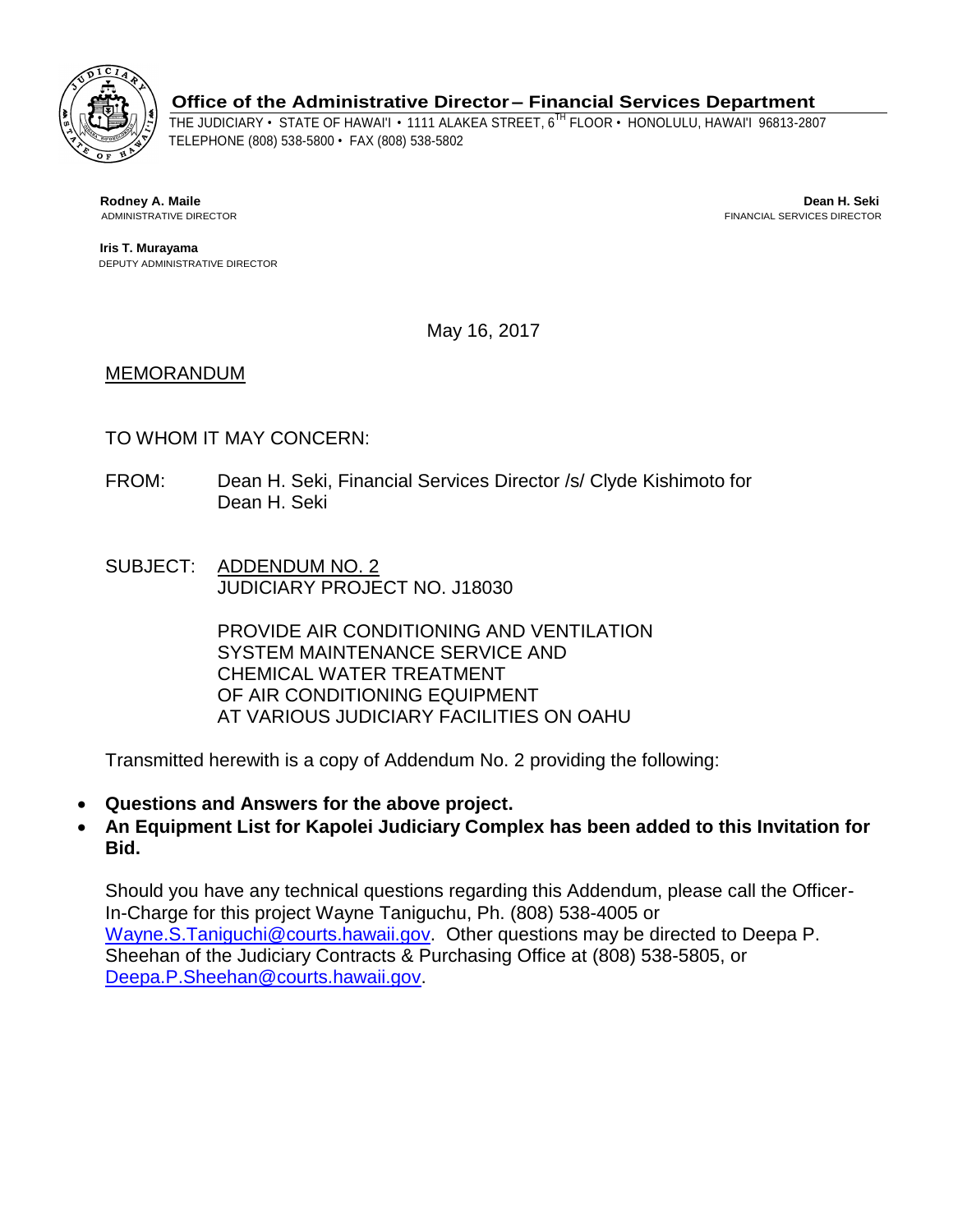## ADDENDUM NO. 2

## INVITATION FOR BID

#### BID PROPOSAL NO. J18030

TO

#### PROVIDE AIR CONDITIONING AND VENTILATION SYSTEM MAINTENANCE SERVICE AND CHEMICAL WATER TREATMENT OF AIR CONDITIONING EQUIPMENT AT VARIOUS JUDICIARY FACILITIES ON OAHU

May, 2017

 This addendum modifies the original Solicitation Documents for the solicitation dated governing the items mentioned. Acknowledge receipt of this Addendum in the space April, 2017 and any previously issued addenda. The items in the addendum shall govern the work, taking precedence over previously issued specifications and drawings provided on the Sealed Offer Form.

## **QUESTIONS AND ANSWERS**

**1. Will there be any formal, scheduled site visits for the various locations, or are all bidders on their own to schedule such visits?** 

There is no scheduled site visits. Prospective bidders may schedule site visits.

**2. Generally, in state contracts and bids there is a 30-day period where the incoming contractor can inspect all equipment for discrepancies or service deficiencies. Will this contract allow for such a period for the new contractor to inspect the work of the previous contractor and report the work that was not completed to contract specifications?** 

Yes.

 **will this be the responsibility of the winning bidder to take care of? 3. If it is found, upon the initial service, that the equipment to be in poor condition/non-working, due to the quality of maintenance (dirty condensers, rusty equipment), can this be pointed out as something that the current provider will need to take care of prior to the new contract, or** 

 Winning bidder will be expected to takeover servicing equipment "as is" conditioning unless previous vendor is in process of replacement/repairs.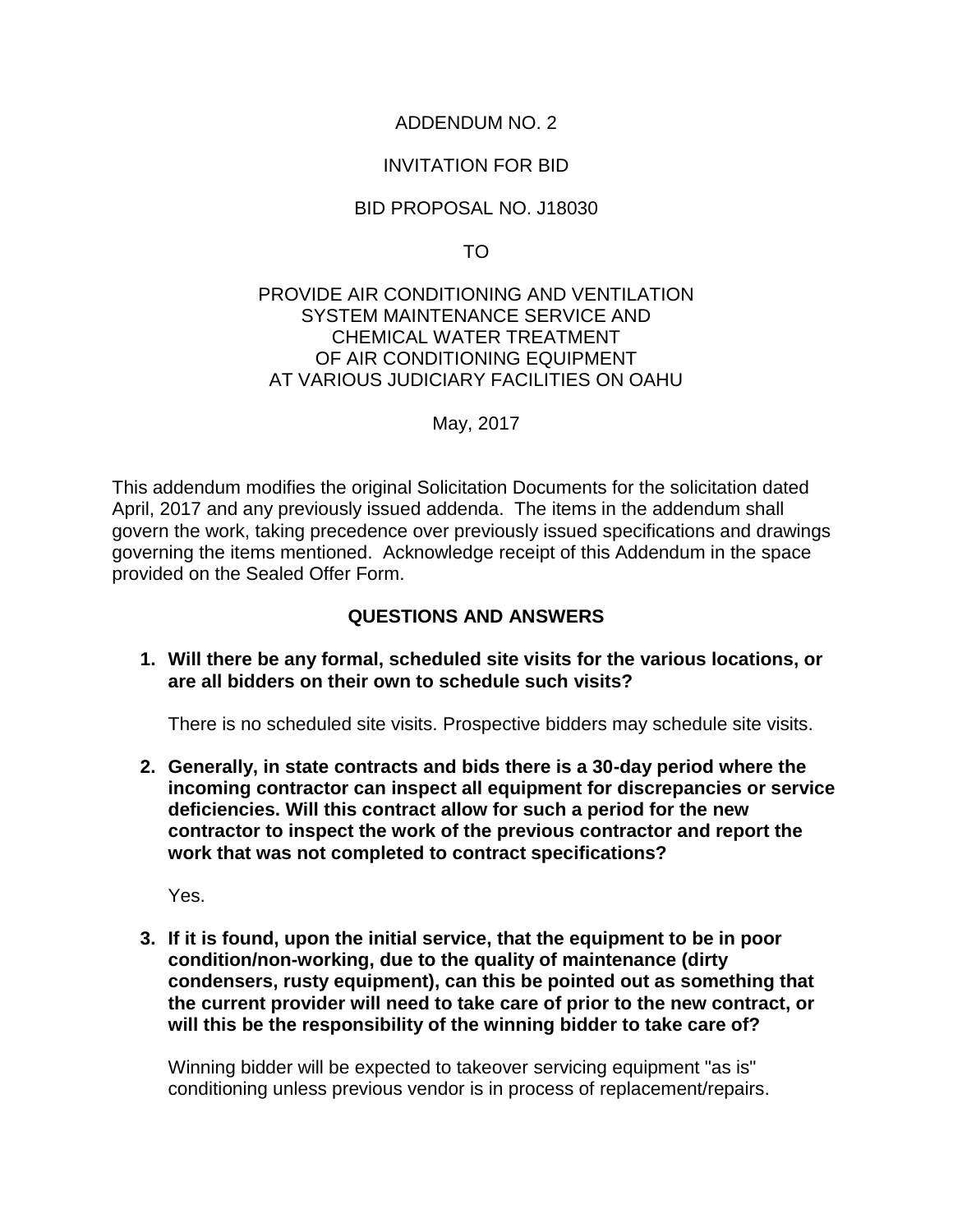**4. If it is found, during a site visit (prior to new contract being awarded), that the equipment to be in poor condition/non-working, due to the quality of maintenance (dirty condensers, rusty equipment), can this be pointed out as something that the current provider will need to take care of prior to the new contract, or will this be the responsibility of the winning bidder to take care of?** 

 Once again the winning bidder is responsible to takeover "as is" condition of equipment.

 **names)? 5. Will the offer form be revised to include room to fill in all (4) journeymen with chiller experience (currently only room for 2 names), all (4) journeymen with 10 years' experience (currently only room for 2 names) and all (4) mechanics to assist the journeymen (currently only room for 2** 

Please refer to Addendum #1 as request is answered to this question.

**6. Under the Experience and Personnel Qualifications page, there is a requirement of at least (4) full time journeymen with at least (10) years of centrifugal chiller experience. However, in the next paragraph, it states, "in addition to the above two centrifugal chiller personnel." Is this a typo, and instead, should read, "four centrifugal chiller personnel?"** 

 Addendum #1 for further clarification. Yes, a typo error was made and should read 4 rather than 2. Again refer to

 **of training/field experience suffice? 7. Are specific documents required to justify personnel qualifications/verify experience (training certification/location reference, etc.) or will just the list** 

Specific documents are required to justify personnel qualifications/verify experience (training certification/location references, etc.)

**8. Under the References, it states that bidders need to list locations in which "total air conditioning services" have been provided. Please elaborate.** 

What other locations and/or business have prospective bidders has provided contracted full air conditioning and ventilations services.

#### **9. If there are issues with an R-22 refrigerant unit, are we able to retrofit that unit to use an alternative refrigerant, so long as the unit shall continue to cool as it was designed?**

No. R-22 refrigerant unit is required.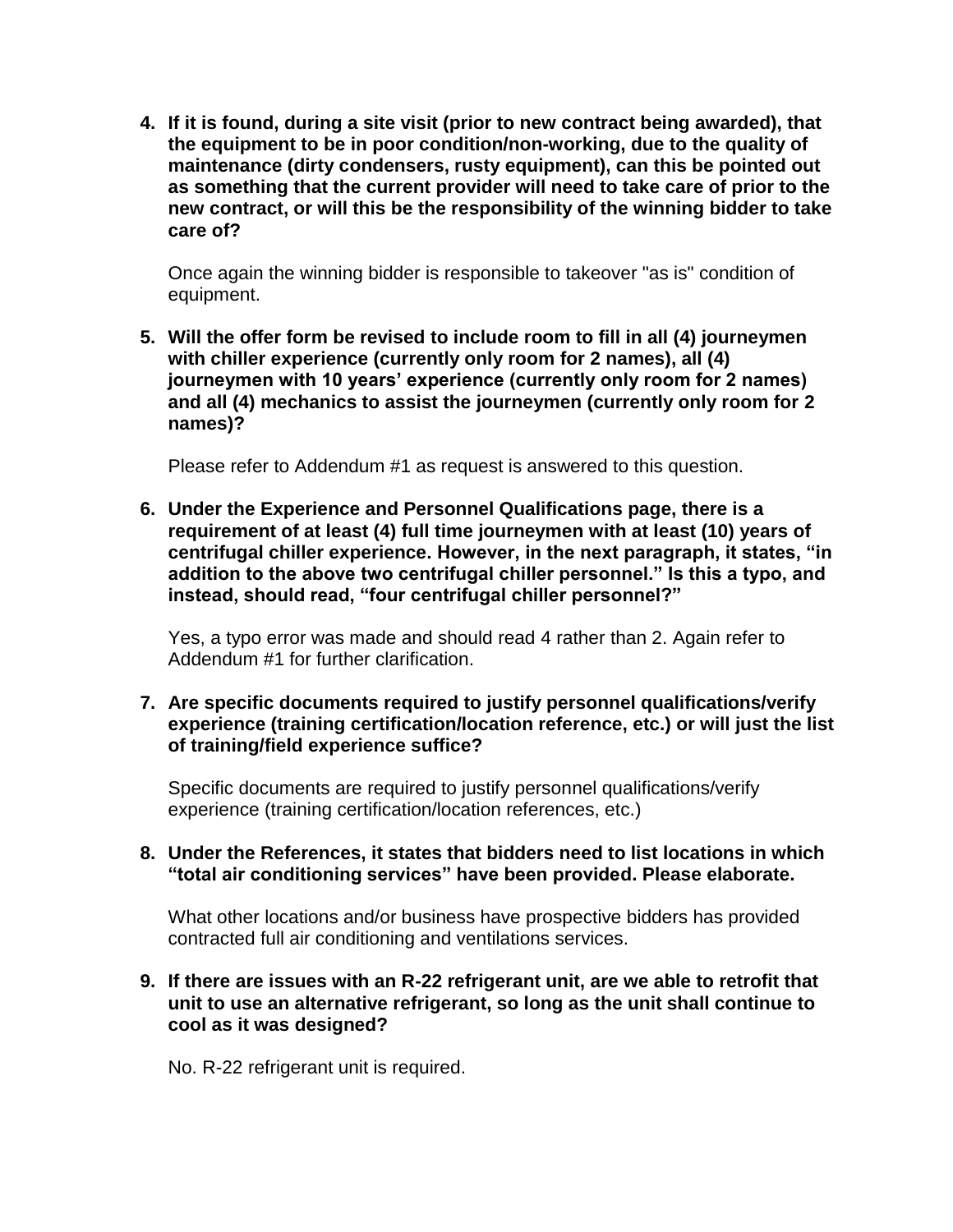**10.Have any of the older R-22 refrigerant units been retrofitted with a new refrigerant? If so, could we be provided a list of such units that have been retrofitted?** 

No and no.

 **filters/refrigerant filters be required (typical for annual services)? 11.For the annual service of chillers, will the replacement of any oil** 

Yes.

**12.Is there the possibility of providing bidders with past history logs or repair history on the equipment under this contract bid (chillers, pumps, cooling towers, fans, etc.)? This would provide bidders with a background of what types of trouble calls and pending repairs have been put in. Even if not complete, any history information would be insightful.** 

No. Only winning bidder may request past history logs or repair history on the equipment listed on bids.

 **contract? 13.Were there any major repairs done on any of the chillers during the last** 

No.

 **14.Do all air devices have accessibility for cleaning?** 

Yes.

 **15.Are cooling towers able to be cleaned during normal business hours?** 

Yes. Only done with at least one chiller is running for operational purposes.

 **16.Is oil change required, on an annual basis, for reciprocating and scroll compressor chillers?** 

Yes.

 **unit for replacement? Other State contracts for other islands give 2 years**  17.**At any point that a unit is deemed at the end of its life expectancy, will the contractor be able to report this to the State and have a deadline put on the for replacement, and thereafter if not replaced, repairs are billable to the State.** 

No.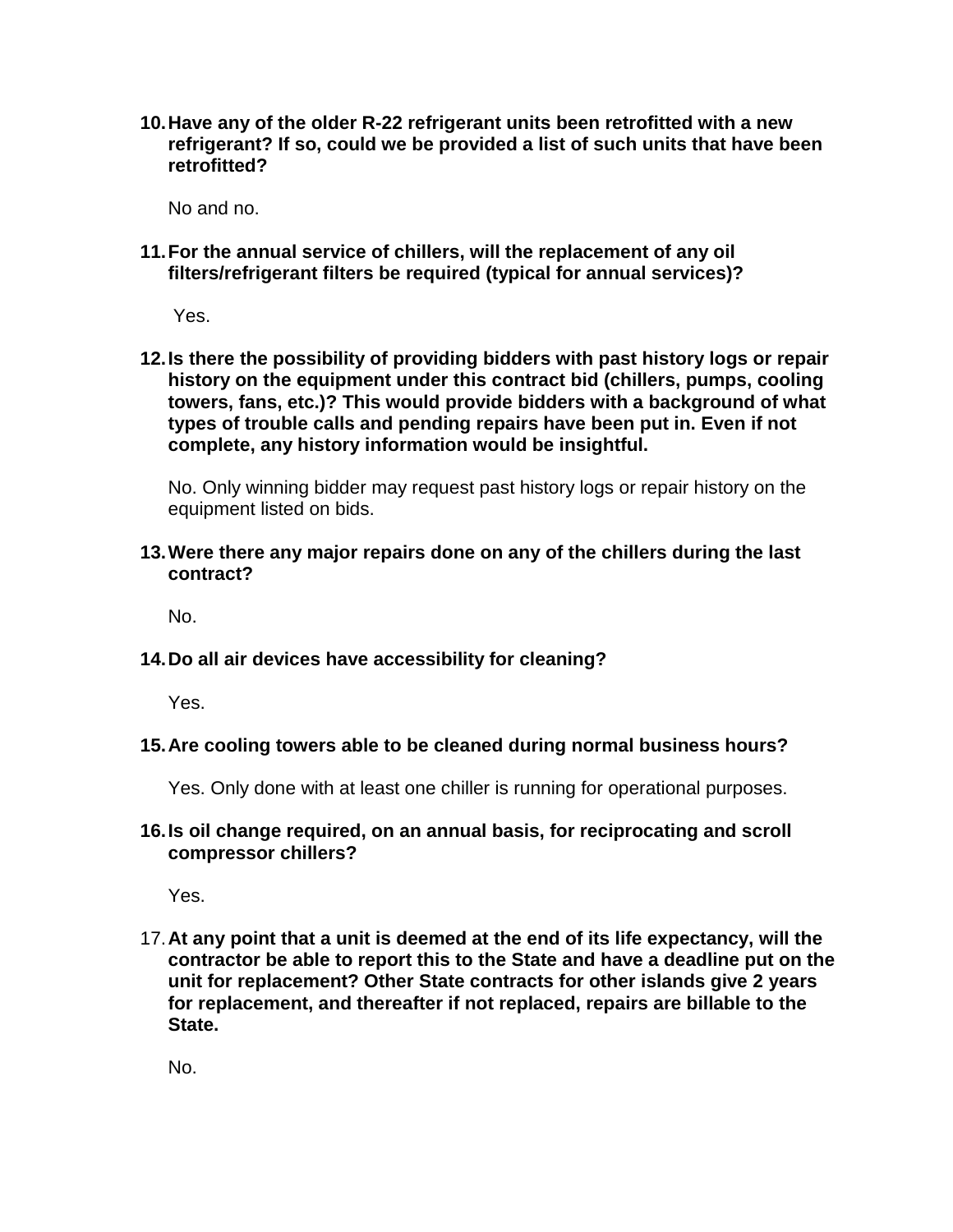**location has 8 ahu)? 18.Is the equipment list provided, current? Are contractors responsible for the servicing of units that are not on the list (replaced), or for the servicing of additional units that may be at the facility (ex. List indicates 4 ahu, and** 

Yes and yes.

#### **19.In the event where replacing an a/c unit is less than repairing the unit, what is the procedure that will follow (out to bid, contractor responsible to replace at their cost)?**

Any replacement needing be done that is dependent on chillers than it becomes the responsible of contracted vendor. But stand alone units needing replacement will put out for bid.

#### **contract? 20.Will electrical issues caused by power fluctuations, power outages, power spikes, phasing issues, or other main power issues be covered under this**

When issues such as mentioned in question occurs vendor may bill separately as not covered under agreement.

#### **21.What type of information shall the State require the contractor to produce to validate claims of power issues to constitute reimbursement?**

On service work order technician on call is expected to fully explain steps taken to restore and cause for shutdown.

#### **contractor to repair (at no cost)? 22.If an electronic board is shorted out by geckos or other wild life, will this be considered billable work to replace the board, or the responsibility of the**

If there should be a shortage due to a foreign substance such as mentioned; the state becomes liable to replace.

#### **23.Are we able to adjust the months that maintenance schedules take place?**

No.

#### **24.Can contractors email copies of their work orders/reports/logs to the officer in charge?**

Yes.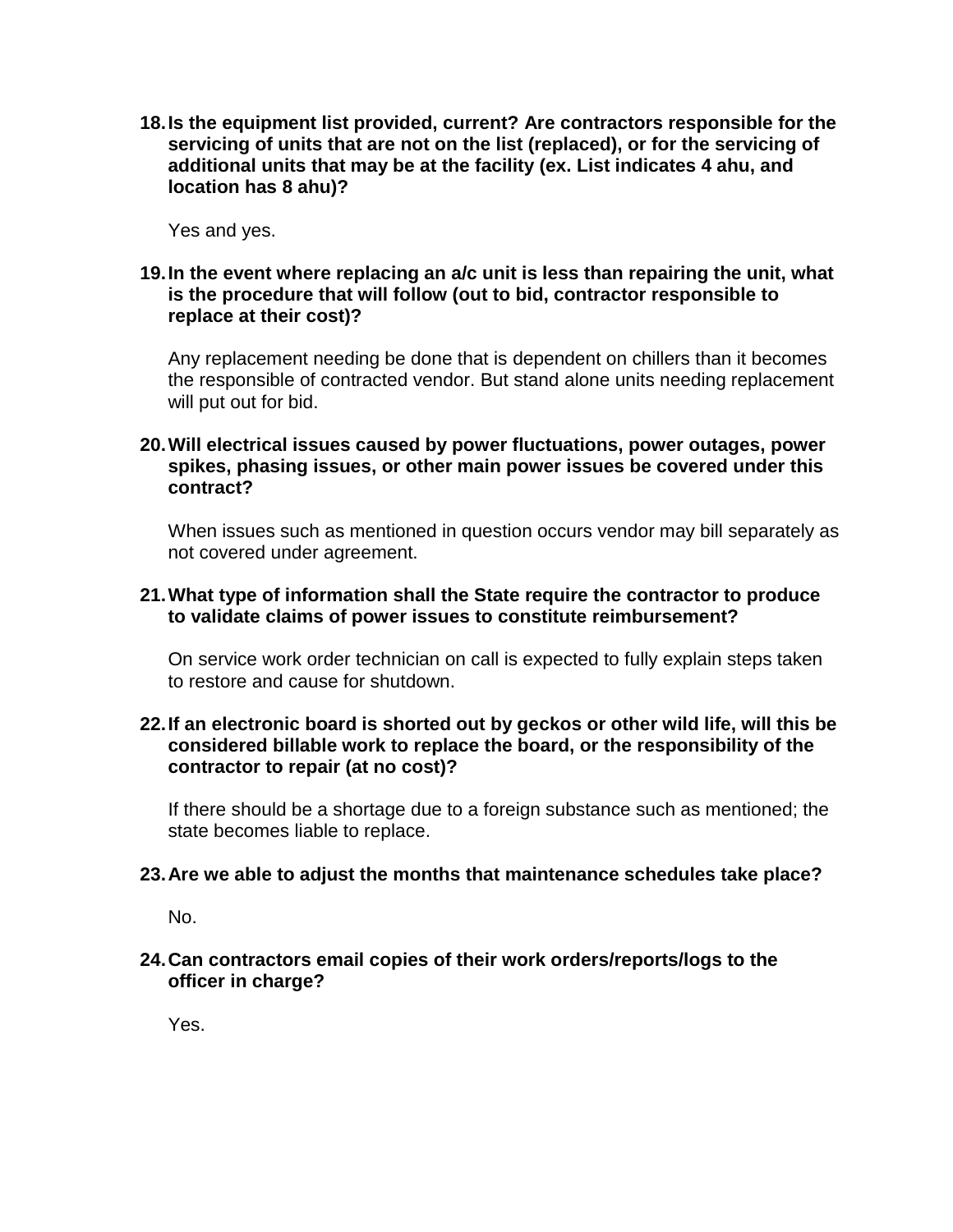**25.Is there any pre-bid conference scheduled? The procedural requirements specify that a conference may be conducted, while no date is indicated in the bid documents.** 

No.

 **Kapolei Judiciary Complex. Can bidders expect a list of the equipment, or 26.The equipment list provided in the bid documents does not include the will there be no list forthcoming?** 

Yes.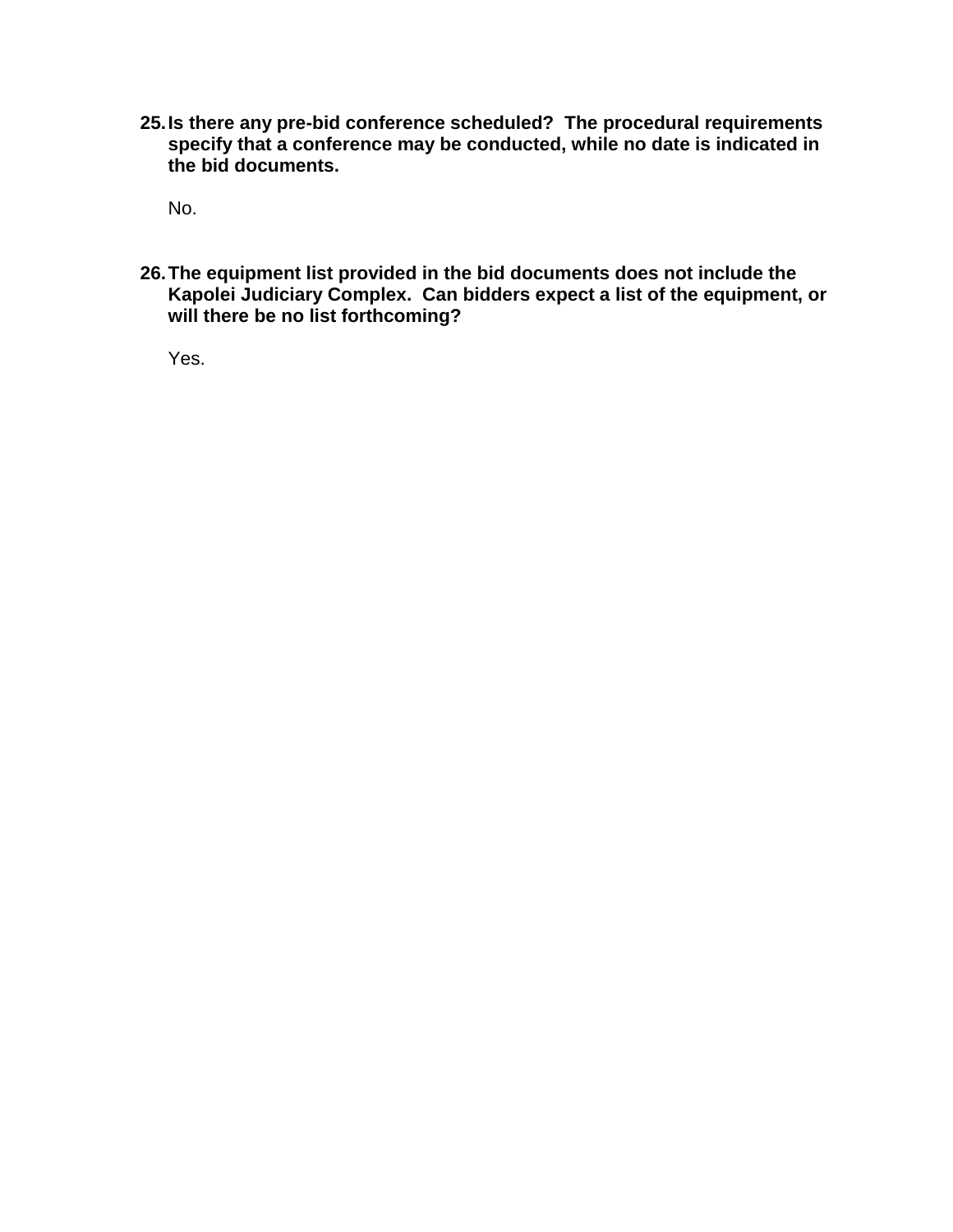#### ADDITIONAL EOUIPMENT LIST FOR KAPOLEI JUDICIARY COMPLEX

11-Kapolei Judiciary Complex 4675 Kapolei Parkway **Central Plant** 

#### **ITEM**

#### **BRAND**

1-Hot water storage trunk

6--Ventilation Fan

1-FCU Fan Coil Unit

2--Expansion Tank

1-Heat Exchanger

2-Air Separator

2---Louvered Penthouse

3---Centrifugal Chiller

3-Cooling Tower

3---Primary Chill Water Pump

2-Chilled Water Circulation Pump

2-Secondary Chilled Water Pump

- 3-Condenser Water Pump
- 2-Hot Water Circulation Pump
- 2---Reheat Water Pump

2-Heat Pump

2-Gas Water Heater

2-Gas Water Heater

2-Hot Water Return Pump

2-Hot Water Storage Tank

1---Domestic Water Booster Pump

3---Electric Trap Primer

**Raypack Custom Asme Greenheck GB** 

**TACO CA.** 

**Tranter Supercharger** 

**TACO-AC-F** 

Greenheck WH

Carrier 19R

**Marley Quadraflow** 

Aurora 410

Aurora 340

Aurora 410

Aurora 410

Aurora 340

Aurora 340

Heat Harvester Model PHWS 5MS 2360

Raypak Type H.

Raypak Type W

**Grundfos UPS** 

**Raypak** 

**Tigerflow** 

2um2-1020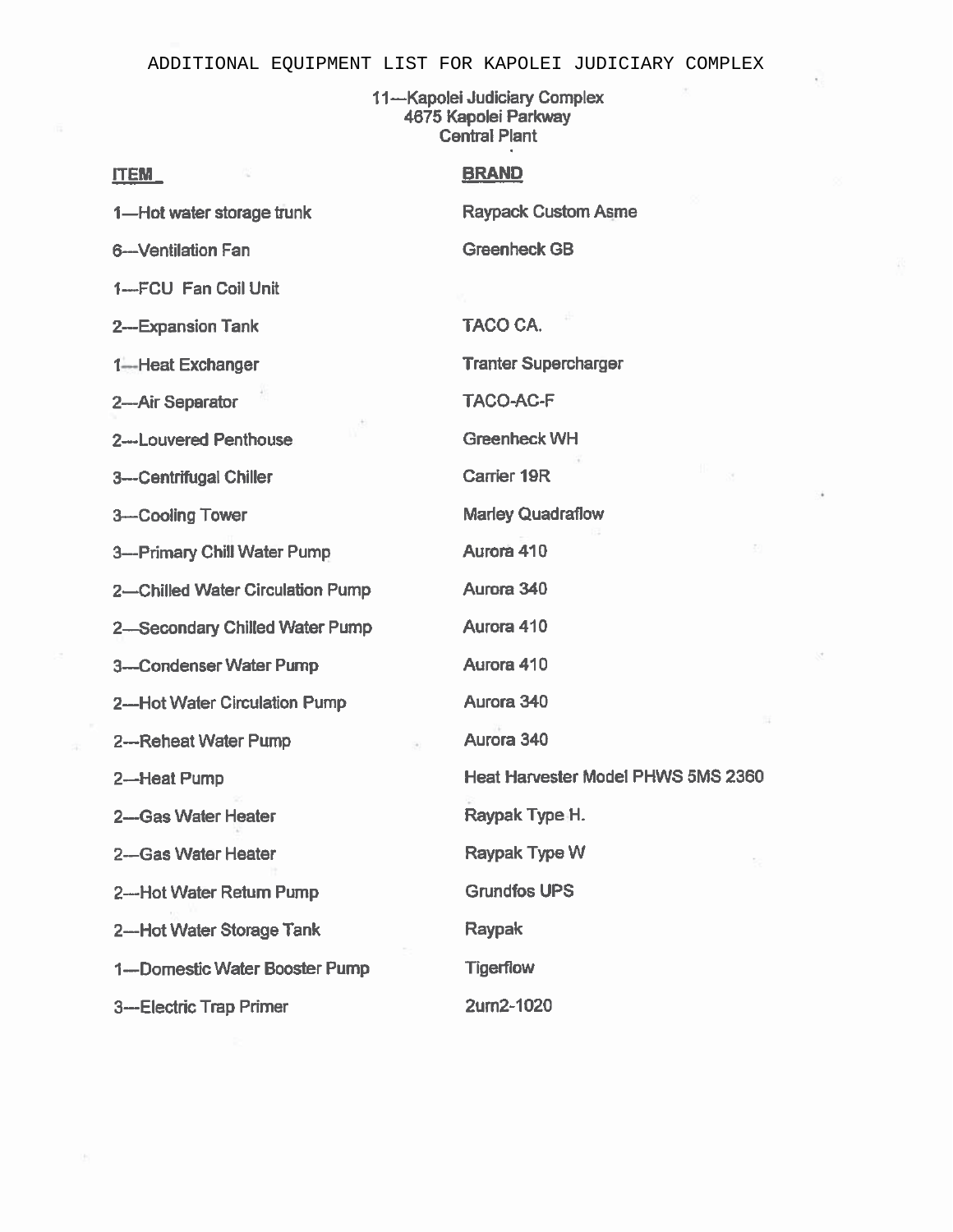#### **JDF ROOF**

Carrier Air Handler Unit B-10

M# TSCB006UOF00000000BC00A128.8

S# K08B20610

Carrier Air Handler Unit B-9

M#TSCB021UOF00000000BC00A150.5

S# K08A01138

Carrier Air Handler Unit B-8

M# TSCB021HOF00000000BC00A150.5

S# K08A01131

Carrier Air Handler Unit B-7

M# TSCB012UOE000000008C00A119.0

S# K08401126

Carrier Air Handler Unit B-6

M# TSCB017UOF00000000BC00A146.0

S# K08A01120

Carrier Air Handler Unit B-5

M# TSCB008UOE00000000BC00A127.5

S# K08A01114

Carrier Air Handler Unit B-4

M# TSCB006UOF00000000BC00A139.0

S# K08A01107

Carrier Air Handler Unit B-3

M# TSCB01700E00000000BC00A124.0

S# K08A01102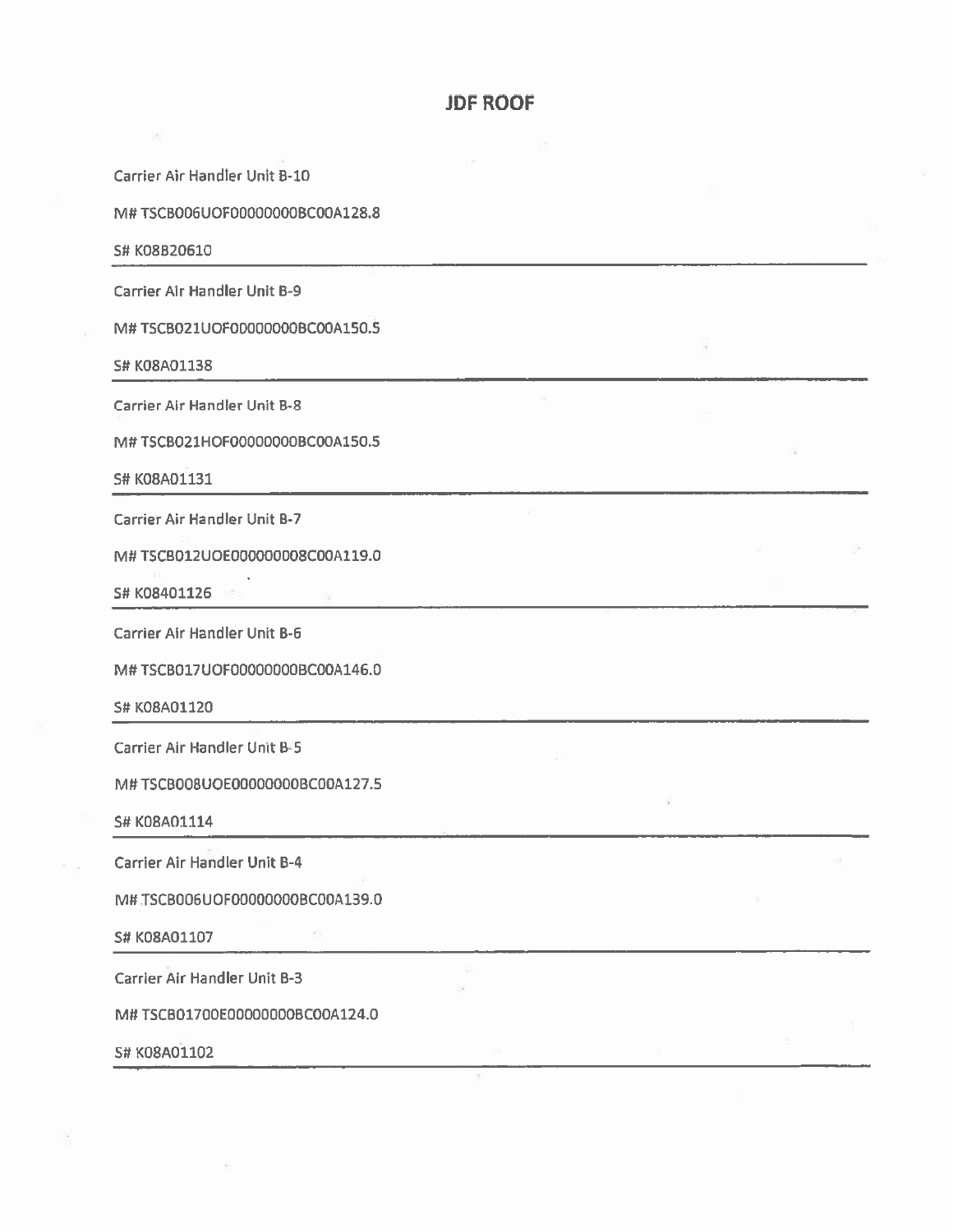**JDF ROOF** 

**Carrier Air Handler Unit B-2** M# TSCB006UOF000000000BC00A139.5 S# K08A01095 U. Carrier Air Handler Unit B-1 M# TSCB0080E00000000BC00A127.5 S# K08A01090  $\tilde{\gamma}$ **Greenheck Exhaust Fan B-16** M# SWB-224-30-CW-UB-6 S# 11320845 0806 Supply Fan Greenheck Exhaust Fan B-15 M# GB-081-6 S# 11322482 0806

 $\tau$  .

53 世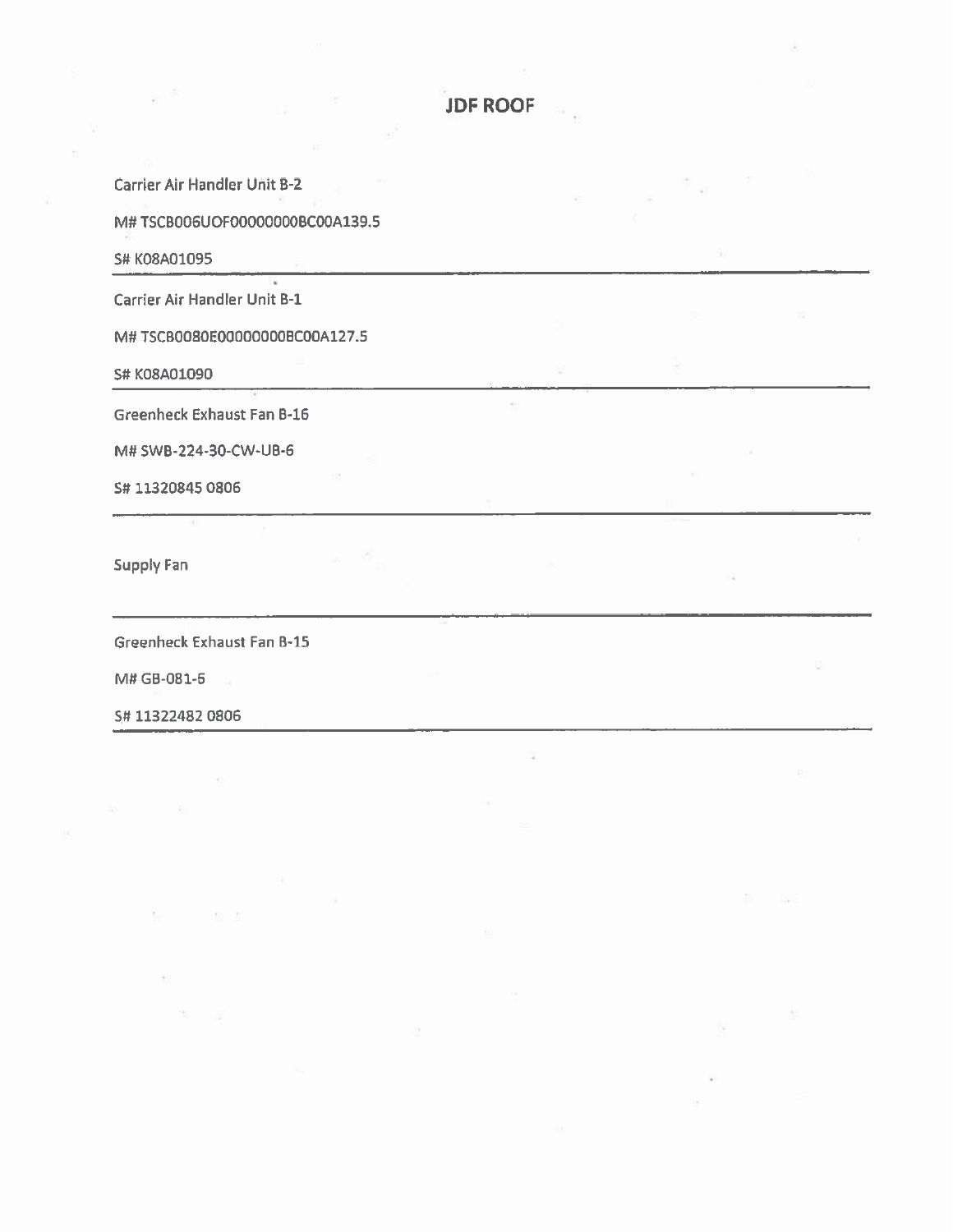| <b>Greenheck Exhaust Fan A3-1</b>                                  |  |  |  |  |  |  |
|--------------------------------------------------------------------|--|--|--|--|--|--|
| M# QE1-16-1-50                                                     |  |  |  |  |  |  |
| S# 11329201 0806                                                   |  |  |  |  |  |  |
| <b>Greenheck Exhaust Fan A4-2</b>                                  |  |  |  |  |  |  |
| M# QE1-15-11-15                                                    |  |  |  |  |  |  |
| 5#113292040806                                                     |  |  |  |  |  |  |
| <b>Greenheck Exhaust Fan 4-3</b>                                   |  |  |  |  |  |  |
| M# QE1-22-1-75                                                     |  |  |  |  |  |  |
| 5#113292050806                                                     |  |  |  |  |  |  |
| <b>Carrier Fan Coil Unit A2-4</b>                                  |  |  |  |  |  |  |
| M# BCHC036A2COBIMOIE000000B01                                      |  |  |  |  |  |  |
| S#T08F39371                                                        |  |  |  |  |  |  |
| <b>Carrier Fan Coil Unit A2-3</b>                                  |  |  |  |  |  |  |
| M# BCHC036A2COBIMOIE000000B01                                      |  |  |  |  |  |  |
| <b>S#T08F3970</b>                                                  |  |  |  |  |  |  |
| <b>Carrier Fan Coil Unit A2-1</b>                                  |  |  |  |  |  |  |
| M# BCHC036A2COAIMOIE000000B01                                      |  |  |  |  |  |  |
| S# T08F39369                                                       |  |  |  |  |  |  |
| <b>Carrier Fan Coll Unit A2-2</b>                                  |  |  |  |  |  |  |
| M# BCHOI8A2COB2NOIG000000B01                                       |  |  |  |  |  |  |
| S#T08F39930                                                        |  |  |  |  |  |  |
| <b>Carrier Fan Coil Unit A1-6</b><br>M# BCHC018A2COA2NO1G000000B01 |  |  |  |  |  |  |
| <b>SH TORFRORER</b>                                                |  |  |  |  |  |  |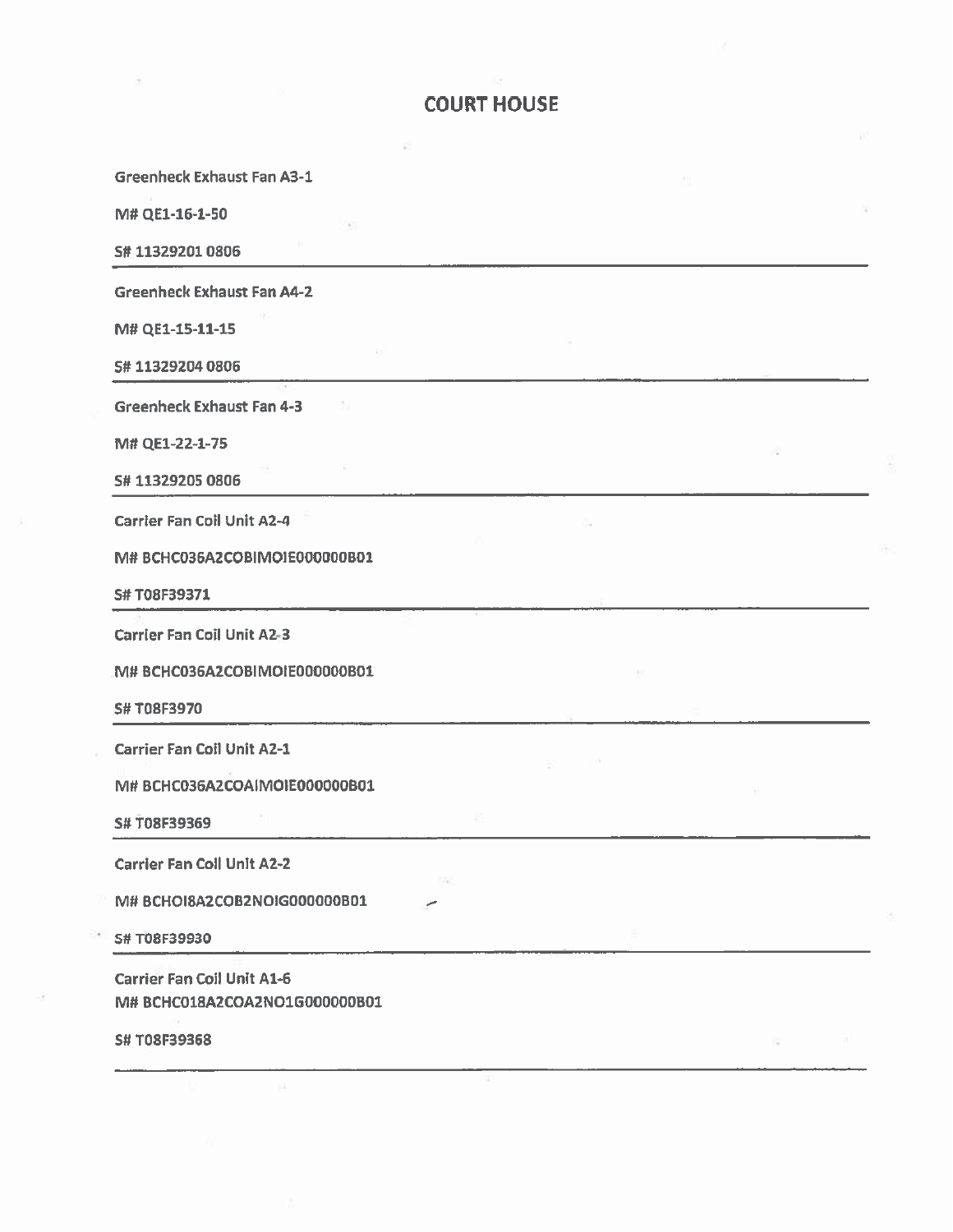| <b>Carrier Fan Coil Unit A1-4</b>    |  |     |   |
|--------------------------------------|--|-----|---|
| M# BCHC018A2COA2NOG000000B01         |  |     |   |
| S#T08F39367                          |  |     |   |
| Carrier Air Handler Unit 4-1         |  |     |   |
| M# MCCB008UACOUA<br>- 80             |  |     |   |
| S# K08A01191                         |  |     |   |
| <b>Carrier Air Handler Unit AR-2</b> |  | UP. |   |
| M# MCCBO10UAOCOUB                    |  |     |   |
| <b>S# K08A01212</b>                  |  |     |   |
| <b>Carrier Air Handler Unit AR-1</b> |  |     |   |
| / M# MCCB012UAOCOUB                  |  |     |   |
| S# K08A01205                         |  |     |   |
| <b>Carrier Air Handler Unit AR-3</b> |  |     |   |
| M# MCCB010UA0C0UA                    |  |     |   |
| S# K0801225                          |  |     |   |
|                                      |  |     |   |
| <b>Greenheck Exhaust Fan A1-2</b>    |  |     |   |
| M# QE1-15-1-30                       |  |     |   |
| S#113291940806                       |  |     |   |
| <b>Greenheck Exhaust Fan A1-1</b>    |  |     |   |
| M# QEI-18-1-50                       |  |     |   |
| S# 11329193 08-06                    |  |     |   |
| <b>Greenheck Exhaust Fan A2-2</b>    |  |     | 五 |
| M# QEI-18-1-75                       |  |     |   |
| S# 11329200 0806                     |  |     |   |
|                                      |  |     |   |

 $\widehat{\mathbf{w}}$ 

 $\sigma_{\rm{max}}$ 

 $\frac{1}{\sqrt{2}}$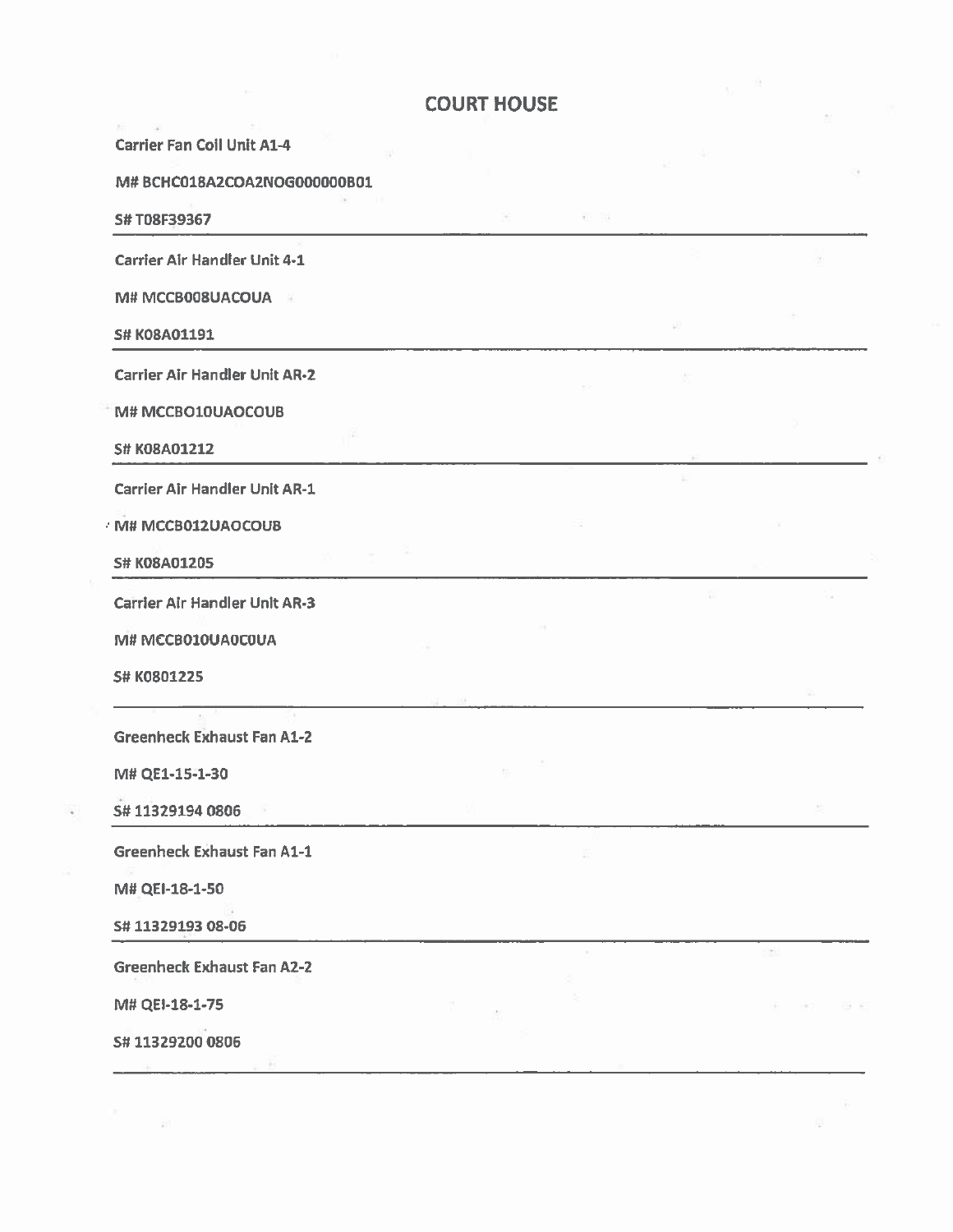**Greenheck Exhaust Fan A2-I** 

M# QE1-15-1-20

S# 11329197 0806

**Greenheck Exhaust Fan A3-2** 

M# QEI-18-1-75

S#113292020806

**Carrier Fan Coil Unit A1-3** 

M# BCHC072A2C0A1MO03E000000B0I

**S#TO8F39362** 

Carrier Fan Coil Unit A1-1

M# BCHCO118A2COB1NO1G000000BOI

S# T08F39365

**Carrier Fan Coil Unit A1-2** 

M# BCHCO18A2COA2NOIG000000B0I

S# T08F39366

8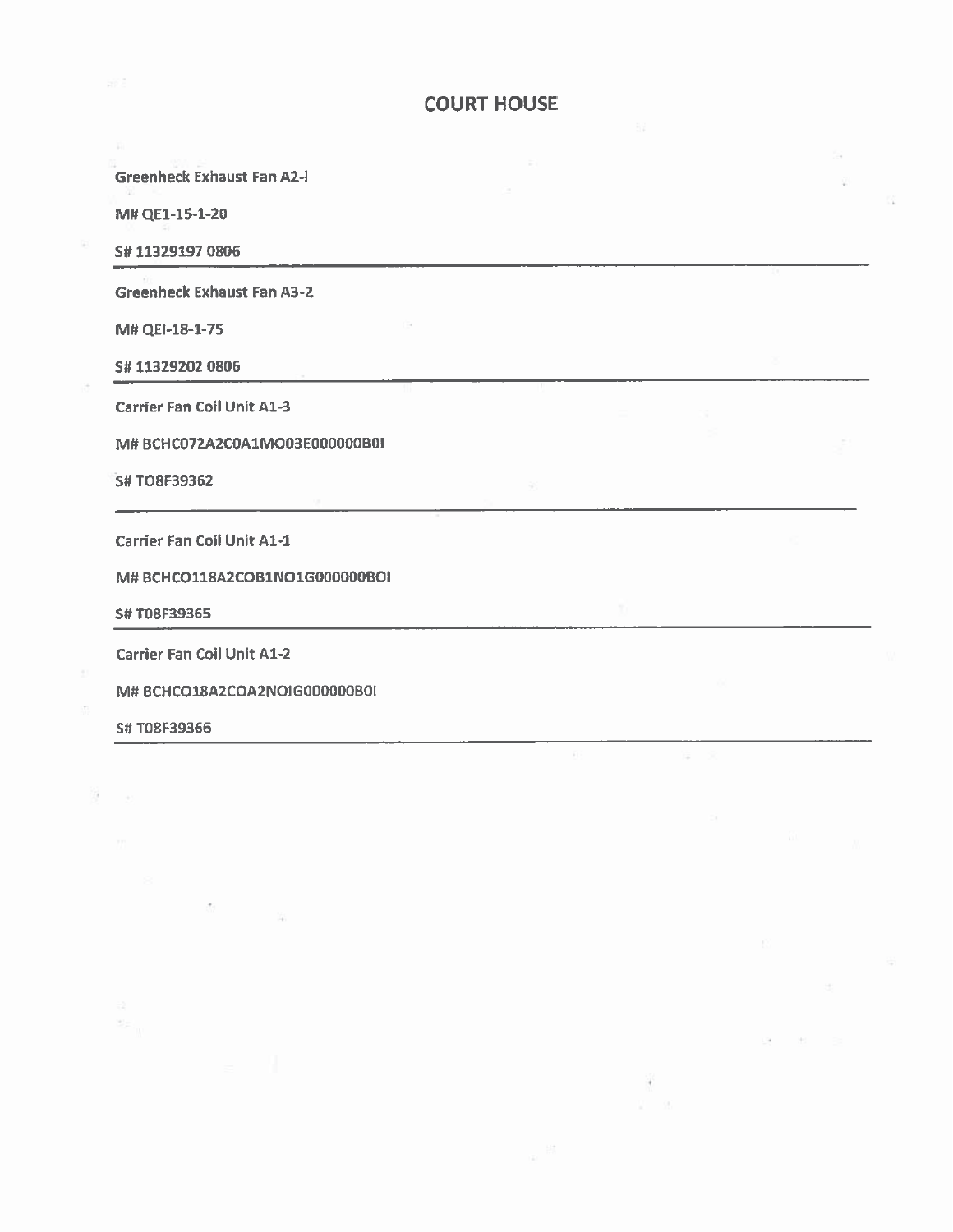# **SECURITY ROOM - COURT HOUSE**

G

 $\mathcal{C}^{(1)}_{\mathcal{C}^{(2)}}$ 

 $\frac{1}{2}$  and  $\frac{1}{2}$ 

谢。

 $\langle \cdot \rangle^{\rm H}_{\rm L}$ 

| - 96 |    |
|------|----|
|      |    |
|      |    |
|      |    |
|      |    |
|      |    |
|      |    |
|      |    |
|      |    |
|      |    |
|      |    |
|      | 94 |
|      |    |